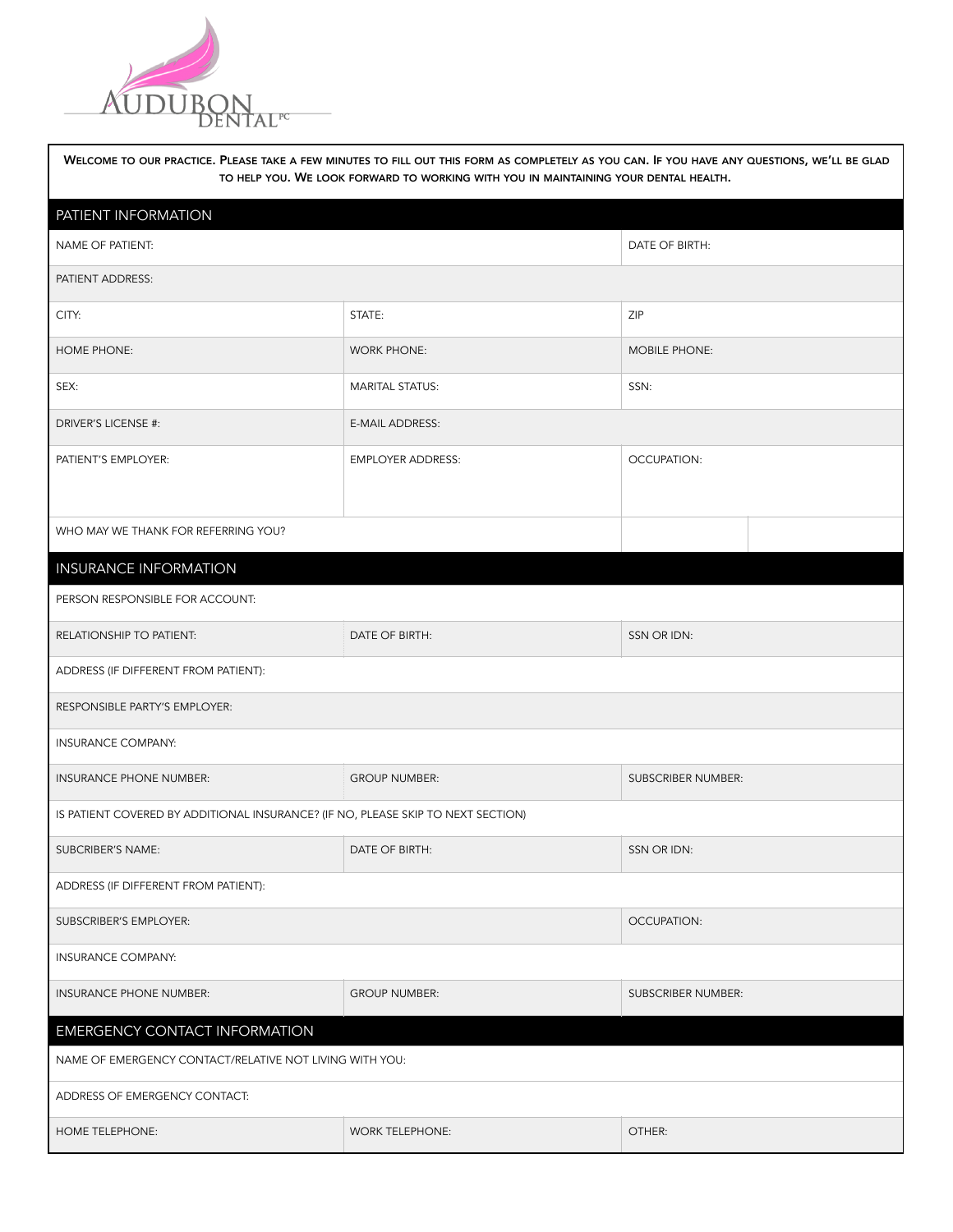

PATIENT NAME: DATE: DATE: DATE: DATE: DATE: DATE: DATE: DATE: DATE: DATE: DATE: DATE: DATE: DATE: DATE: DATE: DATE: DATE: DATE: DATE: DATE: DATE: DATE: DATE: DATE: DATE: DATE: DATE: DATE: DATE: DATE: DATE: DATE: DATE: DATE

## GENERAL PATIENT CONSENT

- I VERIFY THAT I HAVE REVIEWED THE INFORMATION IN THE HANDOUT, AND THAT IT IS CORRECT. -AVAILABLE UPON REQUEST.-
- **· I HEREBY AUTHORIZE DR. MYLENE GLUECKERT REINICKE AND PERSONNEL TO DELIVER DENTAL TREATMENT AND CARE** TO MYSELF AND MY DEPENDENTS LISTED. I UNDERSTAND THAT TREATMENT MAY INCLUDE THE ADMINISTRATION OF LOCAL ANESTHETICS, SURGICAL PROCEDURES AND THE USE OF VARIOUS DENTAL MATERIALS.
- I UNDERSTAND AS <sup>A</sup> COURTESY, THAT AUDUBON DENTAL, PC WILL FILE <sup>A</sup> CLAIM WITH MY PRIMARY INSURANCE, BUT IT IS MY RESPONSIBILITY TO ENSURE PAYMENT. IF I HAVE INSURANCE THAT AUDUBON DENTAL, PC IS CONTRACTED WITH, I AUTHORIZE ASSIGNMENT OF PAYMENTS DIRECTLY TO MY PROVIDER FOR SERVICES PROVIDED TO ME.
- I UNDERSTAND THAT, UNDER THE TERMS OF THE CONTRACT THAT I HAVE WITH MY INSURANCE COMPANY, I MUST PAY ANY PREDETERMINED OR ESTIMATED CO-PAYMENTS AT THE TIME OF SERVICE.
- I UNDERSTAND THAT AUDUBON DENTAL, PC WILL FILE <sup>A</sup> CLAIM WITH MY INSURANCE COMPANY AND THAT I AM RESPONSIBLE FOR FOLLOWING UP WITH MY INSURANCE COMPANY TO INSURE MY CLAIM IS PAID WITHIN 60 DAYS OF MY VISIT DATE. I UNDERSTAND THAT AUDUBON DENTAL, PC CANNOT ACT AS AN INTERMEDIARY BETWEEN MYSELF AND MY INSURANCE CARRIER TO EFFECT PAYMENT.
- I UNDERSTAND THAT IF MY INSURANCE CLAIM IS DENIED, I WILL BE BILLED AND PAYMENT IN FULL WILL BE DUE IMMEDIATELY.
- **BECAUSE I HAVE RESERVED TIME FOR TREATMENT, I UNDERSTAND THAT A \$55.00 FEE WILL BE CHARGED PER HOUR FOR APPOINTMENTS MISSED OR CANCELLED** WITHOUT AT LEAST 24 HOURS ADVANCE NOTICE.
- I UNDERSTAND THAT FOR DEPENDENT CHILDREN, THE RESPONSIBILITY OF PAYMENT WHOSE PARENTS ARE DIVORCED RESTS WITH THE PARENT WHO SEEKS TREATMENT FOR THE CHILD. ANY COURT ORDERED RESPONSIBILITY JUDGEMENT MUST BE DETERMINED BETWEEN THE INDIVIDUALS INVOLVED.
- ALL UNPAID BALANCES ARE SUBJECT TO INTEREST OF 1.5%/MONTH, COLLECTION FEES, COURT COSTS AND ATTORNEY FEES.

| <b>PATIENT SIGNATURE:</b> | DATE: |
|---------------------------|-------|
|                           |       |

## PATIENT CONSENT FOR USE AND DISCLOSURE OF PROTECTED HEALTH INFORMATION

- WITH MY CONSENT, AUDUBON DENTAL, PC MAY USE AND DISCLOSE INFORMATION (PHI) ABOUT ME TO CARRY OUT TREATMENT, PAYMENT AND HEALTHCARE OPERATIONS (TPO). PLEASE REFER TO AUDUBON DENTAL, PC'S NOTICE OF PRIVACY PRACTICES FOR A MORE COMPLETE DESCRIPTION OF SUCH USES AND DISCLOSURES.
- I HAVE THE RIGHT TO REVIEW THE NOTICE OF PRIVACY PRACTICES PRIOR TO SIGNING THIS CONSENT. AUDUBON DENTAL, PC RESERVES THE RIGHT TO REVISE ITS NOTICE OF PRIVACY PRACTICES AT ANYTIME. A REVISED NOTICE OF PRIVACY PRACTICES MAY BE OBTAINED BY FORWARDING A WRITTEN REQUEST TO THE PRIVACY OFFICER AT AUDUBON DENTAL, PC, 2969 NORTH CIRCLE DRIVE, COLORADO SPRINGS, CO 80909.
- WITH MY CONSENT, AUDUBON DENTAL, PC MAY CALL MY HOME OR OTHER DESIGNATED LOCATION AND LEAVE <sup>A</sup> MESSAGE ON VOICEMAIL OR IN PERSON IN REFERENCE TO ANY ITEMS THAT ASSIST THE PRACTICE IN CARRYING OUT TPO, SUCH AS APPOINTMENT REMINDERS, INSURANCE ITEMS, AND ANY CALL PERTAINING TO MY CLINICAL CARE, INCLUDING LABORATORY RESULTS AMONG OTHERS.
- WITH MY CONSENT, AUDUBON DENTAL, PC MAY SEND MAIL TO MY HOME OR OTHER DESIGNATED LOCATION ANY ITEMS THAT ASSIST THE PRACTICE IN CARRYING OUT TPO, SUCH AS APPOINTMENT REMINDER CARDS AND PATIENT STATEMENTS. I HAVE THE RIGHT TO REQUEST THE PRACTICE TO RESTRICT HOW IT USES OR DISCLOSES MY PHI TO CARRY OUT TPO. HOWEVER, THE PRACTICE IS NOT REQUIRED TO AGREE TO MY REQUESTED RESTRICTIONS, BUT IF DOES IT IS BOUND BY THIS AGREEMENT.
- BY SIGNING THIS FORM, I AM CONSENTING TO AUDUBON DENTAL, PC'S USE AND DISCLOSE OF MY PHI TO CARRY OUT TPO.
- I MAY REVOKE MY CONSENT IN WRITING EXCEPT TO THE EXTENT THAT THE PRACTICE HAS ALREADY MADE DISCLOSURES IN RELIANCE UPON MY PRIOR CONSENT. IF <sup>I</sup> DO NOT SIGN THIS CONSENT, AUDUBON DENTAL, PC MAY DECLINE TO PROVIDE TREATMENT TO ME.

| <b>PATIENT SIGNATURE:</b> | DATE: |
|---------------------------|-------|
| LIST OF DEPENDENTS:       |       |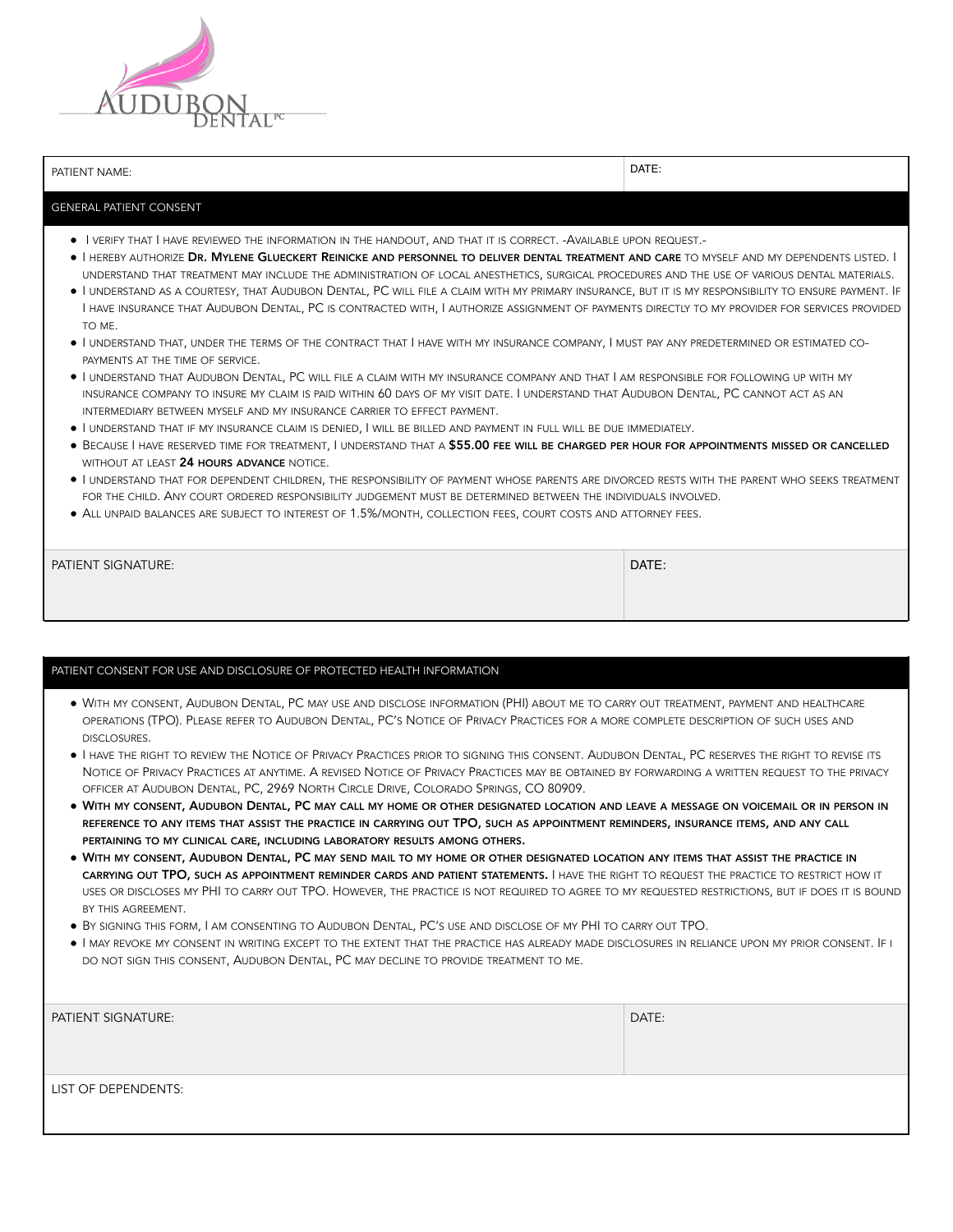

| <b>NAME</b>                                                      |              |                            | <b>DATE</b>  |  |
|------------------------------------------------------------------|--------------|----------------------------|--------------|--|
| <b>HEALTH HISTORY</b>                                            |              |                            |              |  |
|                                                                  |              |                            |              |  |
| HOW WOULD YOU DESCRIBE YOUR GENERAL HEALTH?                      |              |                            |              |  |
| ARE YOU UNDER A PHYSICANS CARE RIGHT NOW?                        |              |                            |              |  |
| PHYSICIANS NAME                                                  |              |                            | TELEPHONE:   |  |
|                                                                  |              |                            |              |  |
| HAVE YOU EVER HAD A SERIOUS HEAD OR NECK INJURY?<br>N<br>Y       |              |                            |              |  |
| N<br>HAVE YOU EVER BEEN HOSPITALIZED OR HAD MAJOR SURGERY?<br>Y  |              |                            |              |  |
| DO YOU TAKE OR HAVE YOU EVER TAKEN PHEN -FEN OR REDUX?<br>N<br>Y |              |                            |              |  |
| DO YOU USE TOBACCO?<br>$Y = 1$<br>N                              |              | IN WHAT FORM AND HOW MUCH? |              |  |
| <b>CIGARETTES</b>                                                | <b>CIGAR</b> |                            | <b>SNUFF</b> |  |
| DO YOU USE MARIJUANA?<br>Y<br>N                                  |              |                            |              |  |
| DO YOU USE CONTROLLED SUBSTANCES?<br>N<br>Y                      |              |                            |              |  |
|                                                                  |              |                            |              |  |

|                           | PLEASE CHECK IF YOU HAVE OR HAD ANY OF THE FF CONDITIONS:             |                              |                           |
|---------------------------|-----------------------------------------------------------------------|------------------------------|---------------------------|
| <b>AIDS/HIV POSITIVE</b>  | <b>CORTISONE MEDICINE</b>                                             | <b>HEMOPHILIA</b>            | RENAL DIALYSIS            |
| <b>ALZHEIMERS DISEASE</b> | <b>DIABETES</b>                                                       | <b>HEPATITIS A</b>           | RHEUMATIC FEVER           |
| <b>ANAPHYLAXIS</b>        | DRUG ADDICTION                                                        | <b>HEPATITIS B</b>           | <b>RHEUMATISM</b>         |
| <b>ANEMIA</b>             | <b>EASILY WINDED</b>                                                  | <b>HEPATITIS C</b>           | <b>SCARLET FEVER</b>      |
| <b>ANGINA</b>             | <b>EMPHYSEMA</b>                                                      | <b>HERPES</b>                | <b>HIVES OR RASH</b>      |
| <b>ARTHRITIS</b>          | <b>EPILEPSY OR SEIZURES</b>                                           | HIGH BLOOD PRESSURE          | SICKLE CELL DISEASE       |
| ARTIFICIAL HEART VALVE    | <b>EXCESSIVE THIRST</b>                                               | <b>HYPOGLYCEMIA</b>          | SINUS TROUBLE             |
| <b>ARTIFICIAL JOINT</b>   | <b>FAINTING SPELLS / DIZZINESS</b>                                    | <b>IRREGULAR HEARTBEAT</b>   | SPINA BIFIDA              |
| <b>ASTHMA</b>             | FREQUENT COUGH                                                        | KIDNEY PROBLEMS              | <b>INTESTINAL DISEASE</b> |
| <b>BLOOD TRANSFUSION</b>  | <b>FREQUENT DIARRHEA</b>                                              | <b>LEUKEMIA</b>              | <b>STROKE</b>             |
| <b>BREATHING PROBLEM</b>  | FREQUENT HEADACHES                                                    | <b>LIVER DISEASE</b>         | SWELLING OF LIMBS         |
| <b>BRUISE EASILY</b>      | <b>GENITAL HERPES</b>                                                 | <b>MITRAL VALVE PROLAPSE</b> | <b>THYROID DISEASE</b>    |
| CANCER                    | <b>GLAUCOMA</b>                                                       | PAIN IN JAW JOINTS           | <b>TONSILITIS</b>         |
| <b>CHEMOTHERAPY</b>       | <b>HAY FEVER</b>                                                      | PARATHYROID DISEASE          | <b>TUBERCULOSIS</b>       |
| <b>CHEST PAINS</b>        | <b>HEART ATTACK/FAILURE</b>                                           | <b>PSYCHIATRIC CARE</b>      | TUMORS OR GROWTHS         |
| <b>COLD SORES</b>         | <b>HEART MURMUR</b>                                                   | RADIATION TREATMENTS         | <b>ULCERS</b>             |
| CONGENITAL HEART DISORDER | <b>HEART PACE MAKER</b>                                               | RECENT WEIGHT LOSS           | <b>VENEREAL DISEASE</b>   |
| <b>CONVULSIONS</b>        | <b>HEART TROUBLE DISEASE</b>                                          |                              | YELLOW JAUNDICE           |
|                           | DO YOU HAVE ANY CONDITION, DISEASE, OR PROBLEM NOT PREVIOUSLY LISTED? |                              |                           |
|                           |                                                                       |                              |                           |
|                           |                                                                       |                              |                           |
|                           |                                                                       |                              |                           |